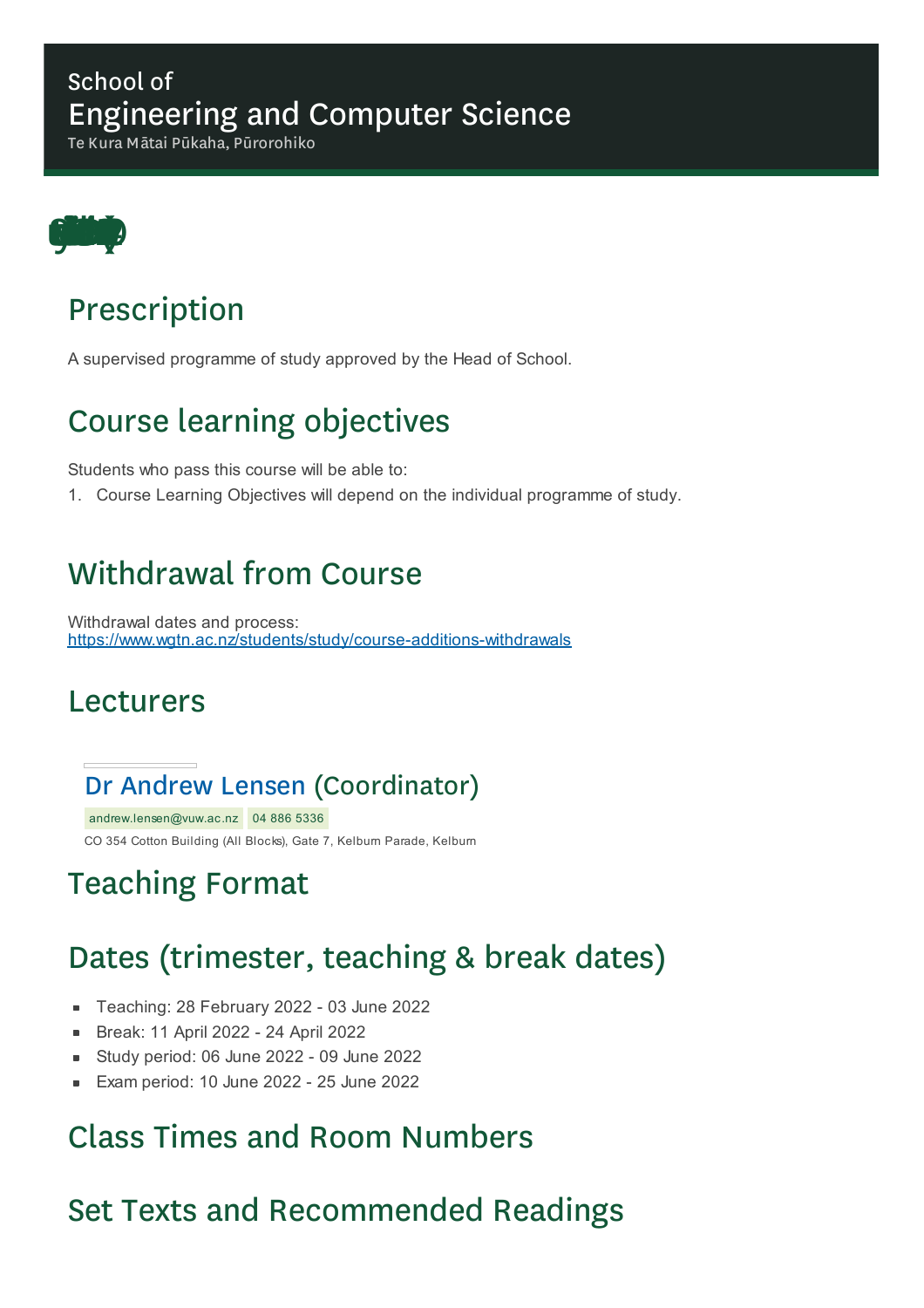#### Required

There are no required texts for this offering.

# Mandatory Course Requirements

There are no mandatory course requirements for this course.

*If you believe that exceptional circumstances may prevent you from meeting the mandatory course requirements, contact the Course Coordinator for advice as soon as possible.*

### Assessment

The assessment for this course will be as agreed between the student and their supervisor.

| <b>Assessment Item</b> | Due Date or Test Date | CLO(s) | Percentage |
|------------------------|-----------------------|--------|------------|
|------------------------|-----------------------|--------|------------|

#### Penalties

For "wrapper" courses with a final essay component, late submission of the final essay will limit your essay grade to an A, with the maximum grade further decreasing by one grade for every additional two days late. For example, an essay received five days late will be limited to a maximum grade of A-. Extensions due to exceptional circumstances may be negotiated on a case-by-case basis.

# **Workload**

The student workload for this course is 150 hours.

# Teaching Plan

# Communication of Additional Information

Please refer to https://ecs.wgtn.ac.nz/Courses/COMP440\_2022T1/ for information on all T1 Directed Individual Study offerings.

# Links to General Course Information

- Academic Integrity and Plagiarism: https://www.wgtn.ac.nz/students/study/exams/integrity-plagiarism
- Academic Progress: https://www.wgtn.ac.nz/students/study/progress/academic-progess (including × restrictions and non-engagement)
- Dates and deadlines: https://www.wgtn.ac.nz/students/study/dates
- Grades: https://www.wgtn.ac.nz/students/study/progress/grades  $\blacksquare$
- Special passes: Refer to the Assessment Handbook, at × https://www.wgtn.ac.nz/documents/policy/staff-policy/assessment-handbook.pdf
- Statutes and policies, e.g. Student Conduct Statute: https://www.wgtn.ac.nz/about/governance/strategy
- Student support: https://www.wgtn.ac.nz/students/support
- Students with disabilities: https://www.wgtn.ac.nz/st\_services/disability/